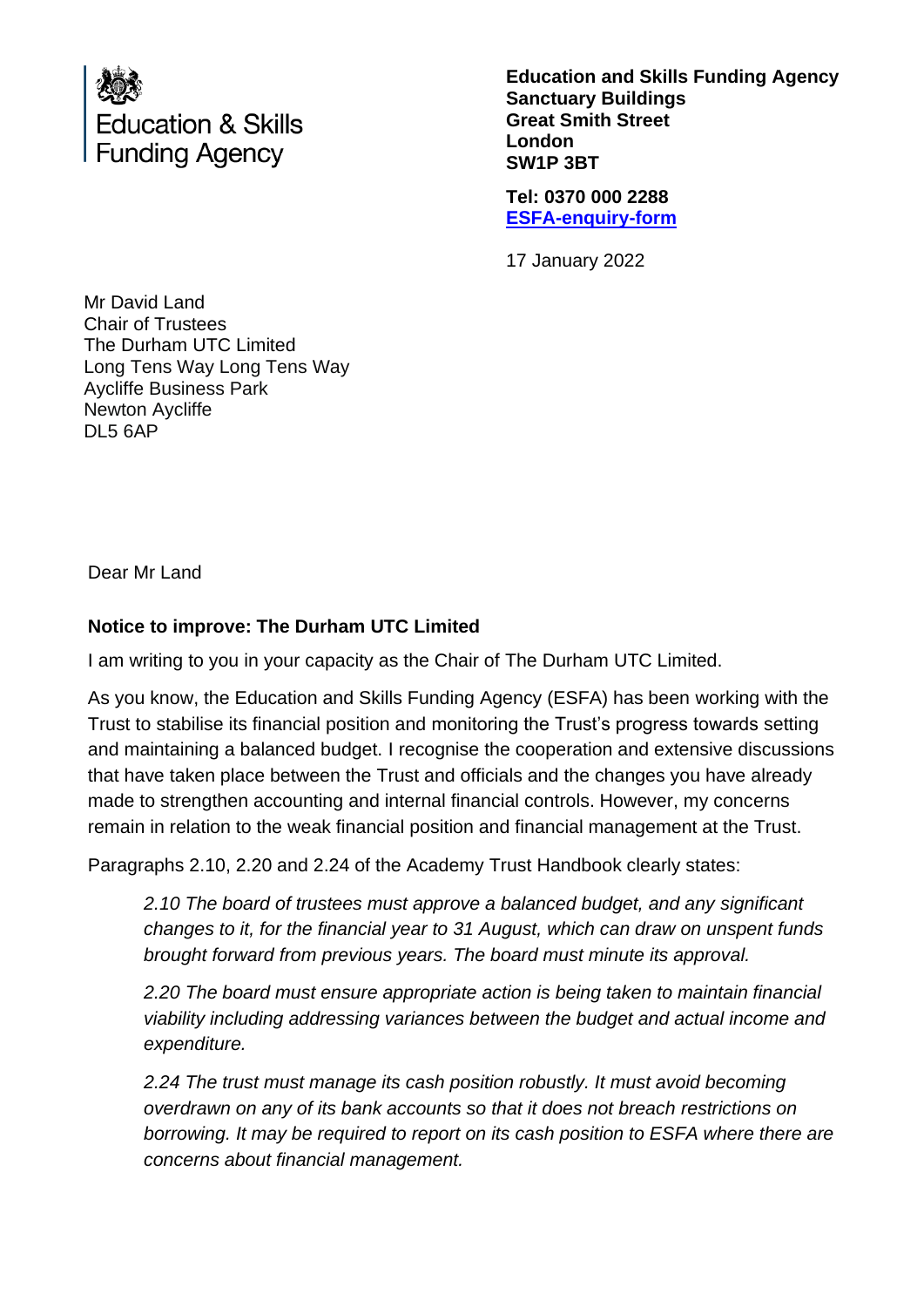Failure to set a balanced budget, take appropriate action to maintain financial viability and manage the cash position robustly is therefore a breach of the ATH and the FA.

This letter and its annexes serve as a written notice to improve financial management, control and governance at the Trust (Notice to Improve or "the Notice"). It reflects the weak financial position of the Trust and continued concerns on governance and oversight of financial management by the Board.

The Trust is required, pursuant to the provisions of the Academy Trust Handbook (ATH) and the Funding Agreement (FA), to comply with the terms of this Notice. These terms are set out in Annex A and Annex B.

Being issued with a Notice means that certain delegated authorities, as defined in the ATH, have been revoked. All transactions previously covered by these delegations, regardless of their size, must now be approved in advance by ESFA, specifically:

- special staff severance payments
- compensation payments
- writing off debts and losses
- entering into guarantees, indemnities or letters of comfort
- disposals of fixed assets beyond any limit in the funding agreement
- taking up a leasehold or tenancy agreement on land and buildings of a duration beyond any limit in the trust's funding agreement
- GAG carry forward from one year to the next beyond any limit in the funding agreement and the pooling of GAG by MATs

If the Trust comes to the ESFA to seek retrospective approval this will be deemed a breach of the ATH. Further details of the approval process will be forwarded to the Accounting Officer upon acknowledgment of receipt of this letter. These delegated authorities shall be returned to the Trust once we are satisfied that the requirements of the Notice have been, and will continue to be, complied with to the satisfaction of the Secretary of State.

We will monitor progress made towards meeting the requirements of this Notice. We will lift the Notice when the requirements set out in the annex have been met in full.

We reserve the right to issue a revised Notice and add further specific conditions if required, should the trust fail to make sufficient progress against the original conditions. Should it become evident that the Trust is unlikely to fulfil the conditions and / or requirements set out in this Notice and / or within the agreed timescales, we will explore the contractual intervention options available.

In the event that the Trust fails to meet the requirements of this Notice, to the satisfaction of the Secretary of State, the Trust will be considered to have failed to comply with the terms of the ATH. This will amount to a breach of the terms of the FA and may lead to termination.

If continued non-compliance with the ATH occurs, we may also refer the case to the Charity Commission and/or Insolvency Service for further investigation, as deemed appropriate in the circumstances.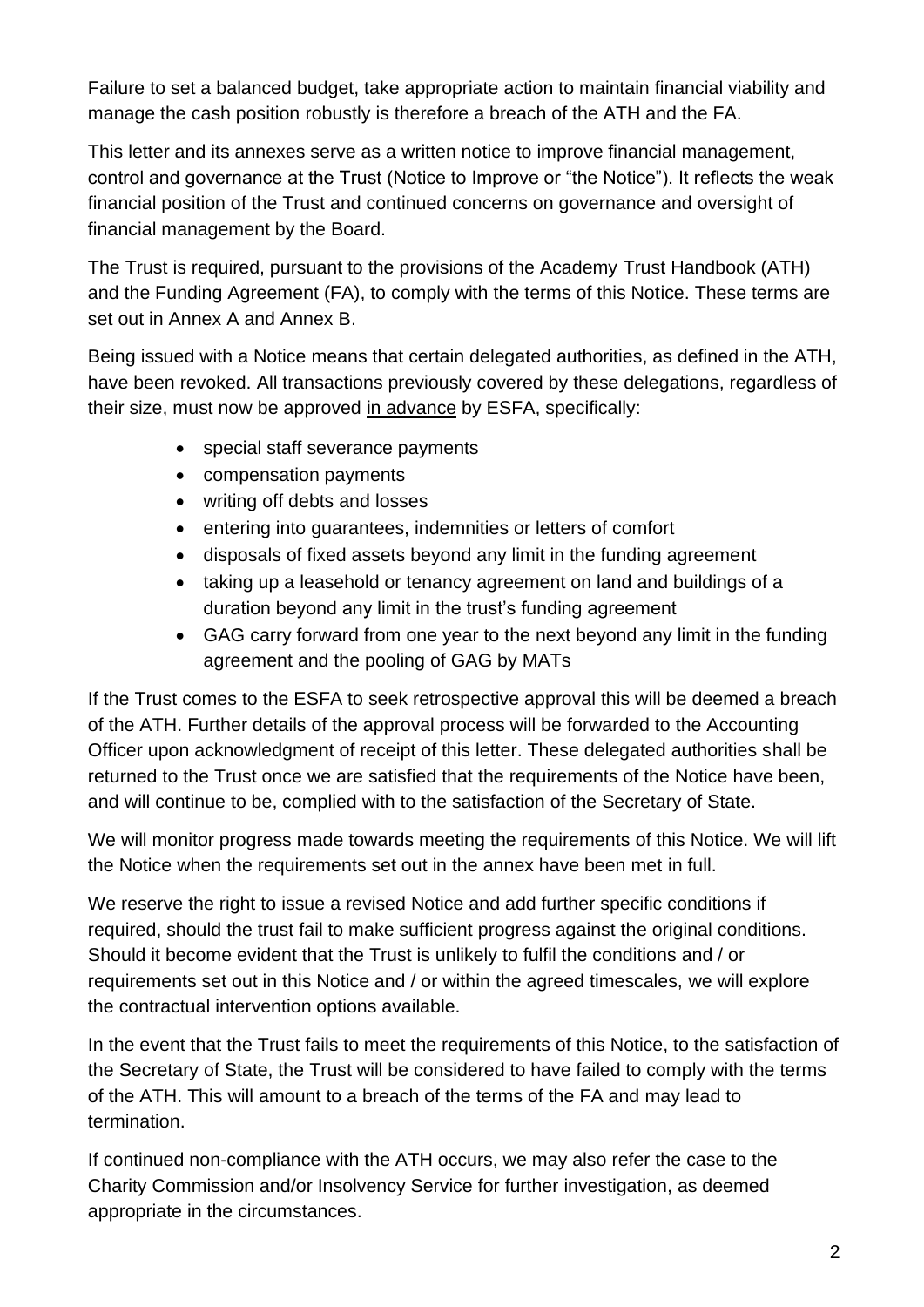I should be grateful if you would acknowledge receipt of this letter by email within three working days of the date of this letter to **All and Taylor 1.** In line with the requirements set out in ESFA's publishing policy, the Trust has 10 working days to offer any final comments on factual accuracy before publication. The Trust is required to publish the NtI on its website within 14 days of it being issued and retain it on the website until the NtI is lifted by ESFA.

I am copying this letter to the Accounting Officer Tom Dower, Trust Members Jonathan Timmis, Peter Anthony Galone, Ross C Nagle and Katherine Cowell, the Regional Schools Commissioner for the North.

I look forward to hearing from you.

Yours sincerely

**Warwick Sharp Director – Academies & Maintained Schools Directorate** 

CC. Tom Dower – Accounting Officer of The Durham UTC Limited Katherine Cowell – RSC for the North of England Jonathan Timmis – Trust Member Peter Anthony Galone – Trust Member Ross C Nagle – Trust Member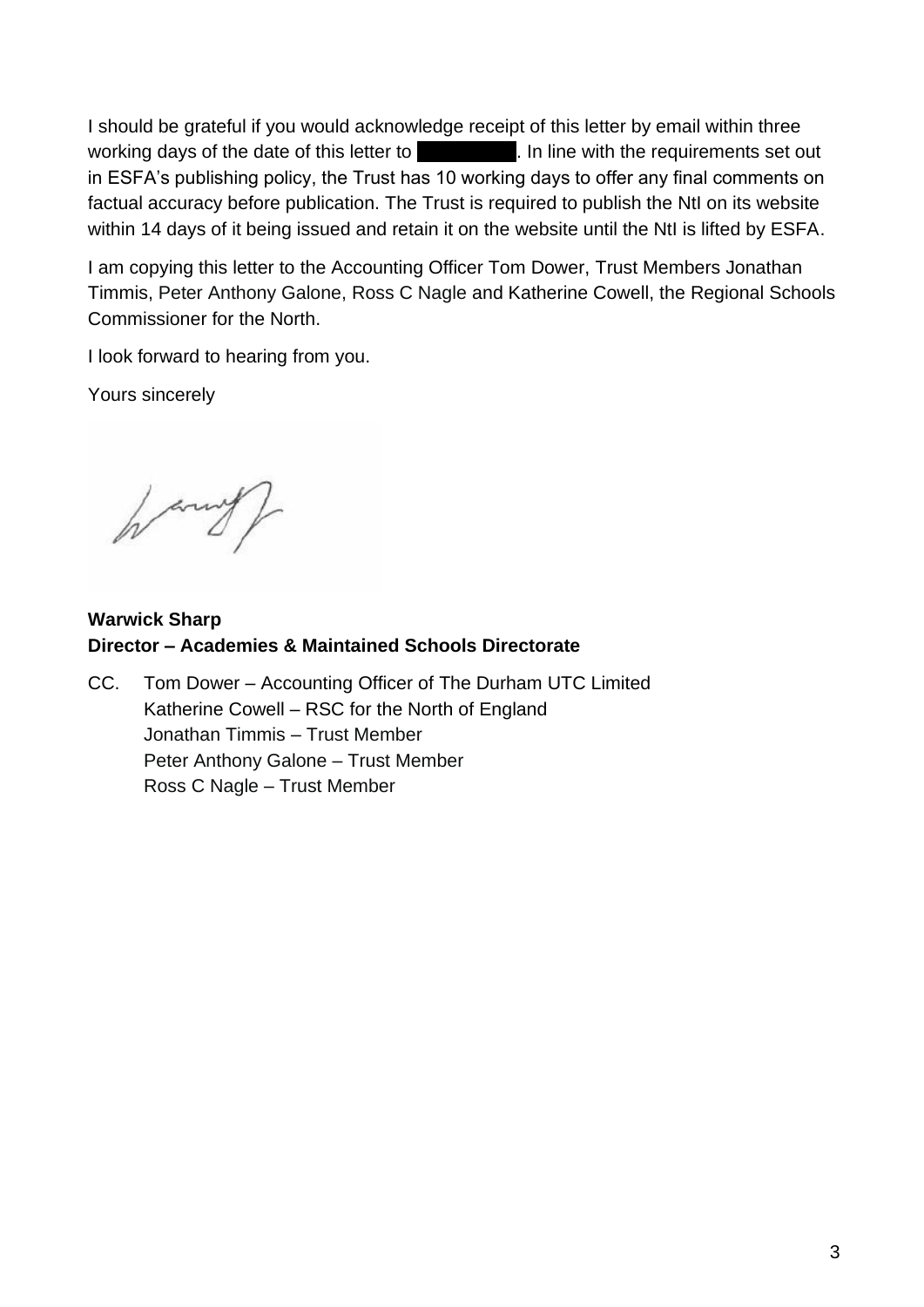# **Notice to Improve**

- 1. The Education and Skills Funding Agency (ESFA) has decided to issue a Notice to Improve (the 'Notice') as a consequence of The Durham UTC Limited (the 'Trust'):
	- Failing to set a balanced budget, take appropriate action to ensure financial viability and manage its cash position robustly as required in the Academy Trust Handbook paragraphs 2.10, 2.20 and 2.24.

# **Conditions**

2. The trust is required to comply with all of the conditions set out in Annex B.

# **Financial management requirements**

- 3. The Trust is responsible for its own financial management, control and governance and is expected to take appropriate action to strengthen the weaknesses identified and return to compliance with the Academies Financial Handbook.
- 4. The Trust should take all appropriate actions to ensure the action plan agreed with the ESFA is fully implemented.
- 5. The ESFA must be satisfied that the Trust is doing everything it can to rectify the weaknesses identified.

### **Monitoring and progress**

- 6. The Trust is required to submit the evidence for the specific conditions to the timescales outlined in Annex B to enable the ESFA to monitor compliance and progress.
- 7. Should it become evident that the Trust is unlikely to fulfil the conditions and / or requirements set out in this Notice and / or within the given timescales, the ESFA will begin to consider and explore the contractual intervention options available.

### **Compliance and the end of the notice period**

- 8. As outlined in Annex B, the trust is required to submit evidence to demonstrate compliance with the conditions of this notice, which the ESFA will use to monitor the trust's progress. Annex B sets out the detail of the evidence required to fulfil the condition and the timescales to submit this evidence to the ESFA.
- 9. When the Trust meets all the conditions outlined in this Notice, is fully compliant with the most recent edition of the ATH and no other breaches have been identified, the ESFA will write to the Trust to confirm that the Notice has been lifted.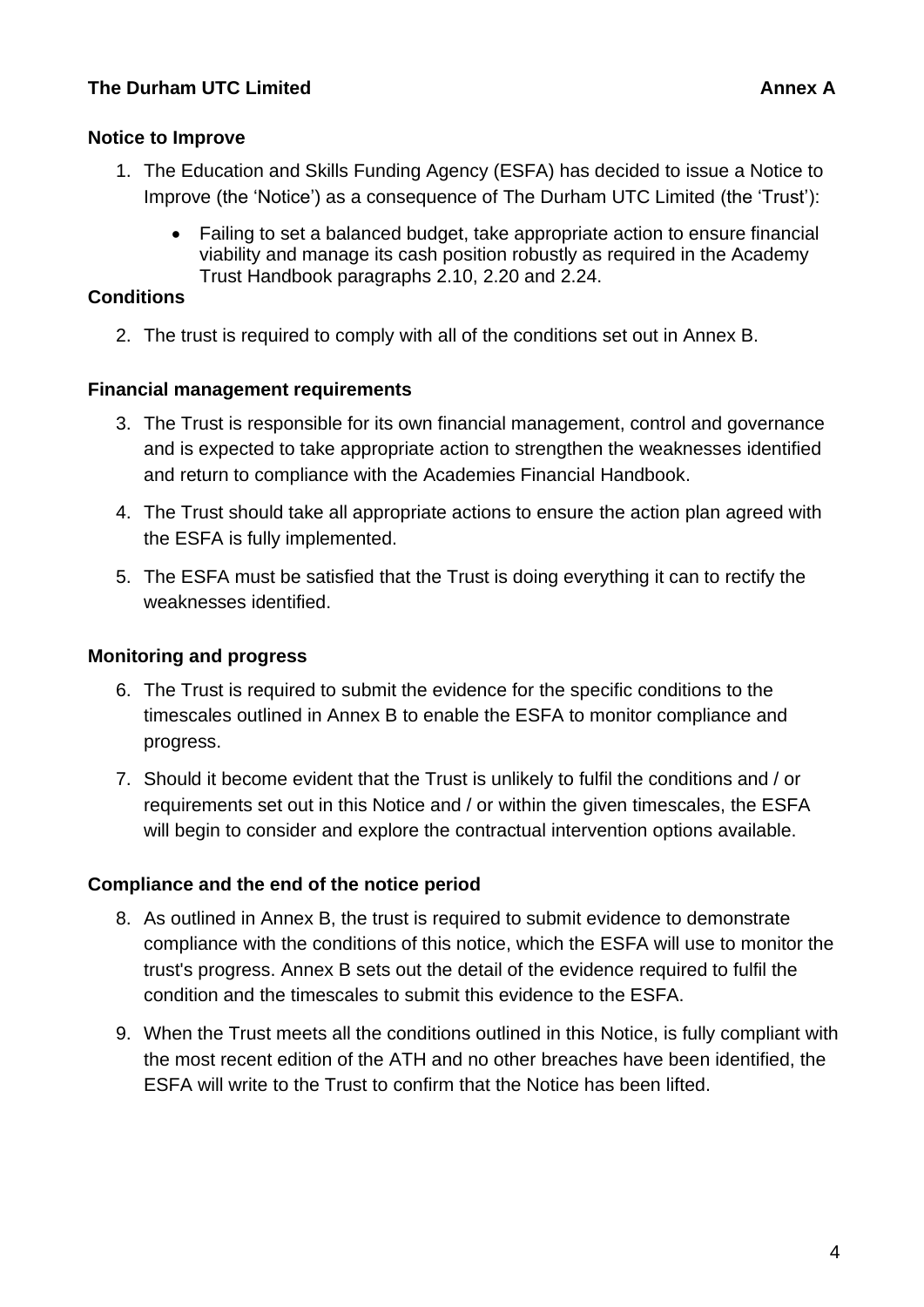#### **The Durham UTC Limited Annex B**

#### **Table of conditions**

The table below summarises the conditions that have been placed upon The Durham UTC Limited ("the Trust")]. It sets out the evidence the Trust must provide, and the timescales the Trust must meet, to show that they have complied with the Notice to improve ("the Notice"). All conditions set out in the table must be met before the Notice can be lifted.

### **Conditions**

|                      | <b>Condition applied</b>                                                                                                                                                                                                                                                 | Action/ evidence required from trust                                                                                                                                                                                                           | By when                                                         |
|----------------------|--------------------------------------------------------------------------------------------------------------------------------------------------------------------------------------------------------------------------------------------------------------------------|------------------------------------------------------------------------------------------------------------------------------------------------------------------------------------------------------------------------------------------------|-----------------------------------------------------------------|
| $\blacktriangleleft$ | The Trust must consider joining a strong Multi-<br>Academy Trust (MAT).                                                                                                                                                                                                  | Submit evidence of considerations and/or negotiations having<br>taken place. Trust provides a detailed breakdown of the<br>reasoning behind any decisions that are agreed.                                                                     | By 31 March 2022.                                               |
|                      | The Trust must agree to the deployment of an SRMA<br>and submit a three-year financial plan showing a<br>balanced budget and including a debt repayment<br>plan.                                                                                                         | SRMA report and three-year finance plan.<br>Three-year budget along with cashflow forecast including last<br>three months bank statements and current aged creditors and<br>debtors.                                                           | By 31 March 2022.                                               |
|                      | The Trust must increase the regularity of trust board<br>meetings and finance committee meetings to 6 times<br>a year until further notice and provide a copy of the<br>approved minutes along with associated reports to<br>the ESFA no later than 5 working days after | The ESFA receives notice of all board meetings; and that the<br>agenda and minutes (in particular, all information<br>relevant to the trust's financial or governance<br>position) are forwarded to the ESFA as soon as they<br>are available. | As soon as available.<br>Minutes within 5 days of<br>approval.  |
|                      | approved.<br>The Trust must submit to the ESFA monthly<br>management accounts and a cashflow forecast by<br>the 10 <sup>th</sup> of each month for a period of 12 months from<br>agreement of the plan. The frequency of reports                                         | Copy of monthly management accounts including cashflow<br>and copies of latest bank statement to be sent to the ESFA.                                                                                                                          | By the $10th$ of every<br>month starting from<br>February 2022. |